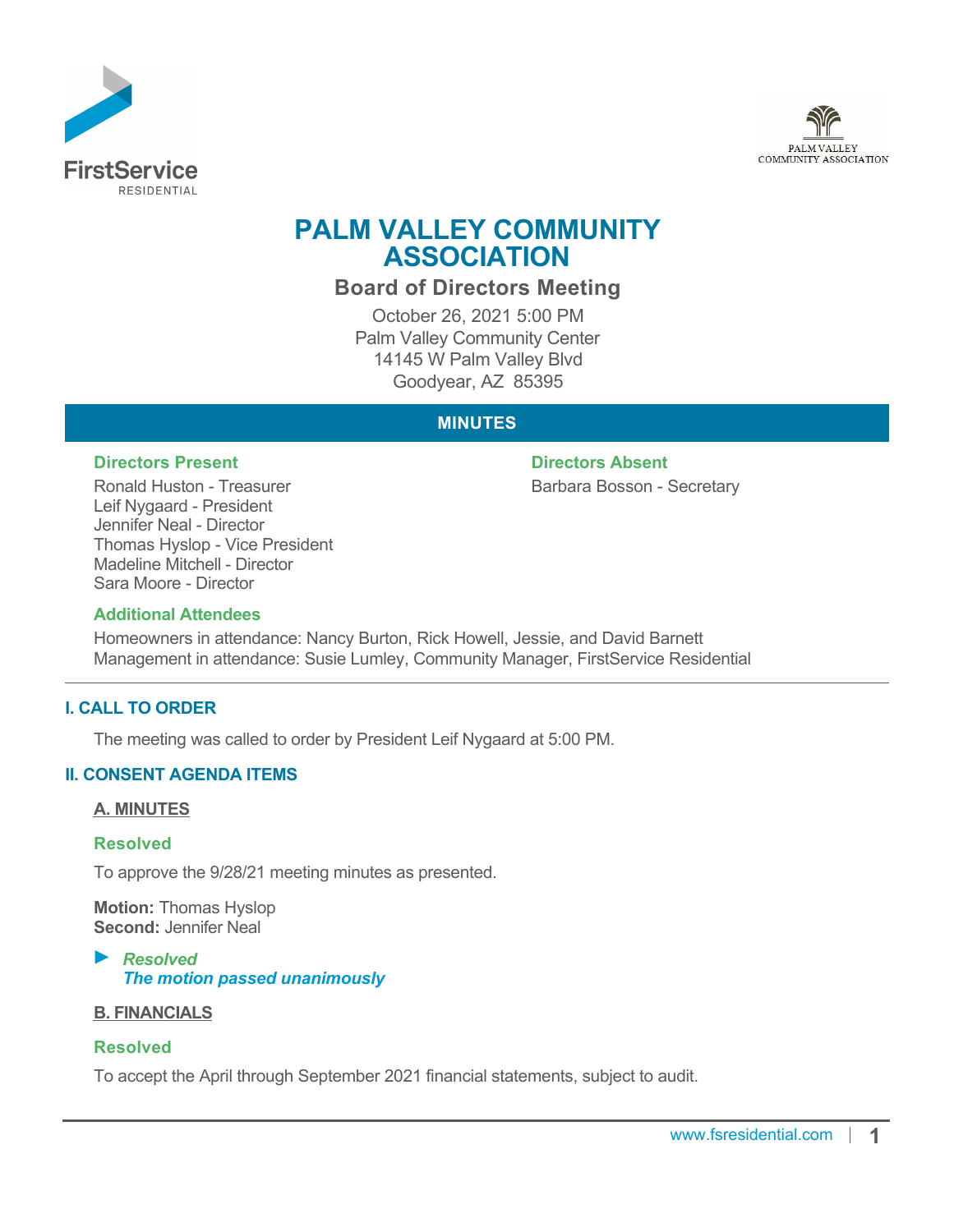#### *Resolved The motion passed unanimously*

#### **III. HOMEOWNER FORUM**

Homeowner David Barnett inquired about meeting notice and replacement of street signs on Monte Vista Rd. *Response: In future management will make sure a email blast is sent in advance of each meeting in addition to anything sent via the website. Management to get corrected street signs installed on Monte Vista.*

A homeowner in attendance voiced concerns regarding a group home coming into the community. Management is directed to contact the association attorney to clarify the association's role with regard to group homes.

#### **A. STREET PARKING VIOLATION NOTICE PROCESS**

Leif Nygaard provided an update regarding parking violation notice procedures. The risk benefit analysis of a procedure change is not favorable. Incorporating a change could entail additional administrative cost and would still not be a full proof solution. Owners would have visitors, service providers, caregivers, etc., with vehicles not registered. We do not have phone numbers on file for every homeowner as phone numbers are provided only on a voluntary basis. Requiring owners to register vehicles would be an inconvenience applied to all owners where the current error margin affects only a minimal number of homeowners.

All vehicle violation notices will continue to advise owners to contact management if the vehicle is not associated with their residence, and no owner will be held responsible for vehicle violations pertaining to vehicles not related to their residence. The new patrol company beginning 11/1/21 will take every measure available to them in attempting to determine what home a vehicle belongs to prior to sending a violation notice.

# **IV. MANAGEMENT REPORT**

#### **Administrative Report:**

- A. 18 resale disclosures processed for the period 9/15/21 10/15/21
- B. 68 calls logged for the period 9/15/21 10/15/21 (report provided weekly)
- C. 22 new owners recorded 8/15/21 10/15/21 (report enclosed)
- D. 203 violation letters issued for the period of 9/15/21 10/15/21 (report enclosed)
	- 163 First Notices
	- 34 Fine Notices
	- 6 Extension Notices
- E. Mass Communication Emails for the period of 9/15/21 10/15/21:
	- 9/17/21 Pool Abuse warning sent to all Palmilla Lakes owners and residents
	- 9/22/21 Board Meeting Announcement sent to all owners and residents
	- 10/21/21 Annual Meeting Request for candidates sent to all owners
- F. Sent 30 day notice of cancellation of contract to Superior Protection Services, effective cancelled 10/31/21.
- G. Notified Countywide Security of approval and 11/1/21 start date.
- H. Confirmed with SFM that wall replacements include rebar and 2 year warranty. Processed down payment so work can be scheduled.

# **Physical Property Report**

A. Susie and Ron met with Trim & Tidy to discuss landscape issues.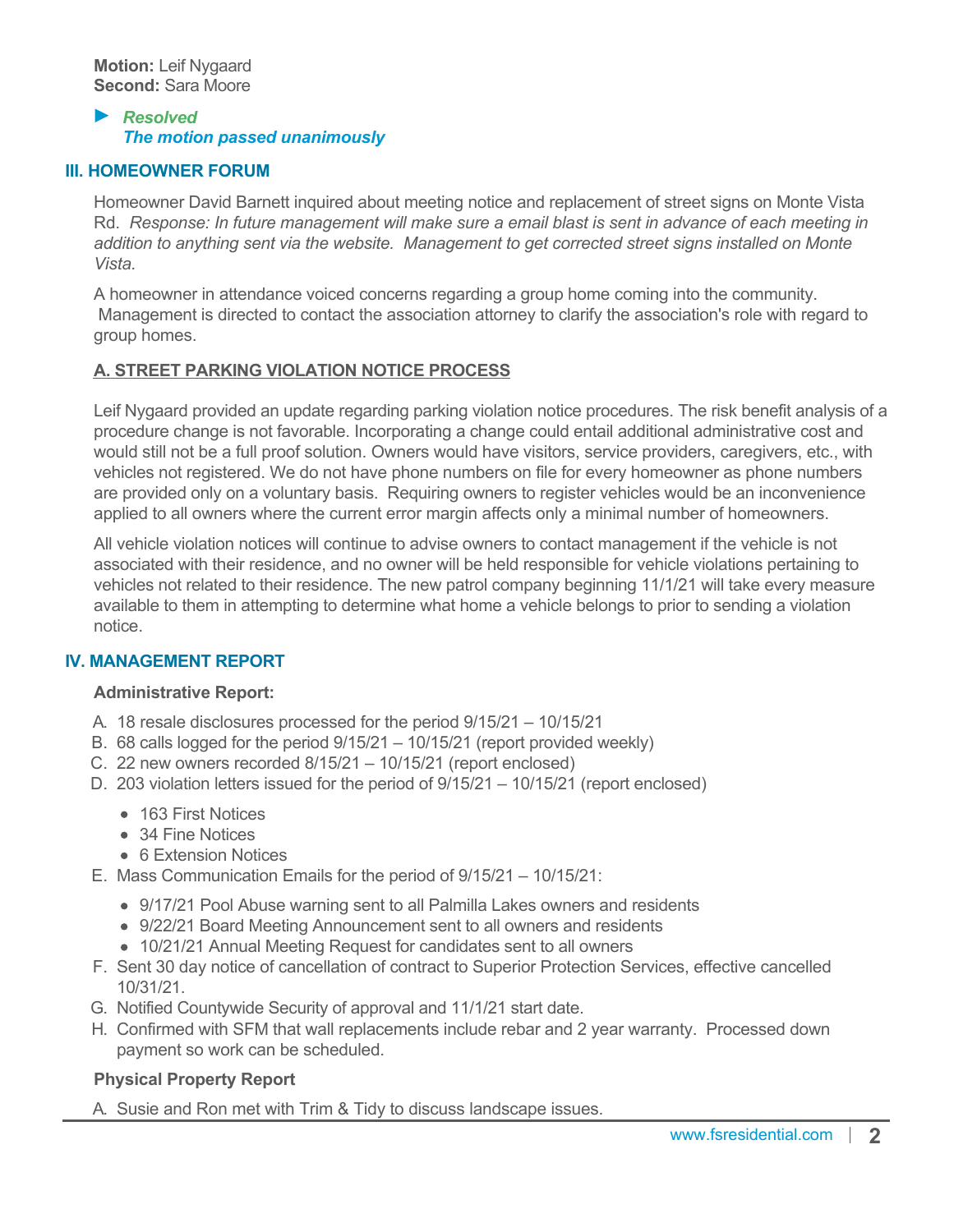- B. Susie and Ron met with Brian, Pavement Management Specialist for City of Goodyear, and looked at Palmilla Lakes streets.
- C. Sundance Sweeping completed street sweeping service in The Fairways the 1<sup>st</sup> & 3<sup>rd</sup> Thursday of the month and in Palmilla the 3<sup>rd</sup> Thursday.
- D. A Balanced Pool completed 3 times per week service for Palmilla Pool.
- E. Safe & Sound completed monthly playground service in Palmilla.
- F. Work Orders this period included:
	- 1. Trim & Tidy to check irrigation leak in Palmilla near walk path.
	- 2. Signature Gate Co to check Palmilla exit gate stuck open.
	- 3. Phx Surveillance to check Palmilla cameras not working

### **V. OLD BUSINESS**

#### **A. 2021 ANNUAL MEMBERSHIP MEETING**

The Annual Meeting is scheduled for Tuesday, December 7th at 5:30 PM at Palm Valley Community Center.

Candidate mailing was sent, requesting all candidate forms be returned by November 1st.

#### **Resolved**

To add voting for a CC&R amendment to restrict short-term rentals to the annual meeting ballot. If passed this would restrict rentals less than 90 days and give 180 days for existing rentals to come into compliance.

**Motion:** Sara Moore **Second:** Thomas Hyslop

#### *Resolved The motion passed unanimously*

# **B. REVIEW / APPROVE MONUMENT LIGHTING PROPOSAL**

To approve the proposal from Sunsation Electric to replace monument sign lighting at a cost of \$3,743 plus additional funds up to \$1,000 to correct the power issue at the southeast corner of Palm Valley Blvd and Litchfield Rd.

**Motion:** Leif Nygaard **Second:** Thomas Hyslop

# *Resolved The motion passed unanimously*

#### **C. PALMILLA STREET WORK**

Still awaiting additional proposals.

#### **VI. NEW BUSINESS**

#### **A. REVIEW/APPROVE AUDIT/TAX PROPOSAL**

#### **Resolved**

To approve the proposal from Butler Hansen PLC for the annual audit and tax preparation, audit \$8600 and tax prep \$985.

**Motion:** Thomas Hyslop **Second:** Sara Moore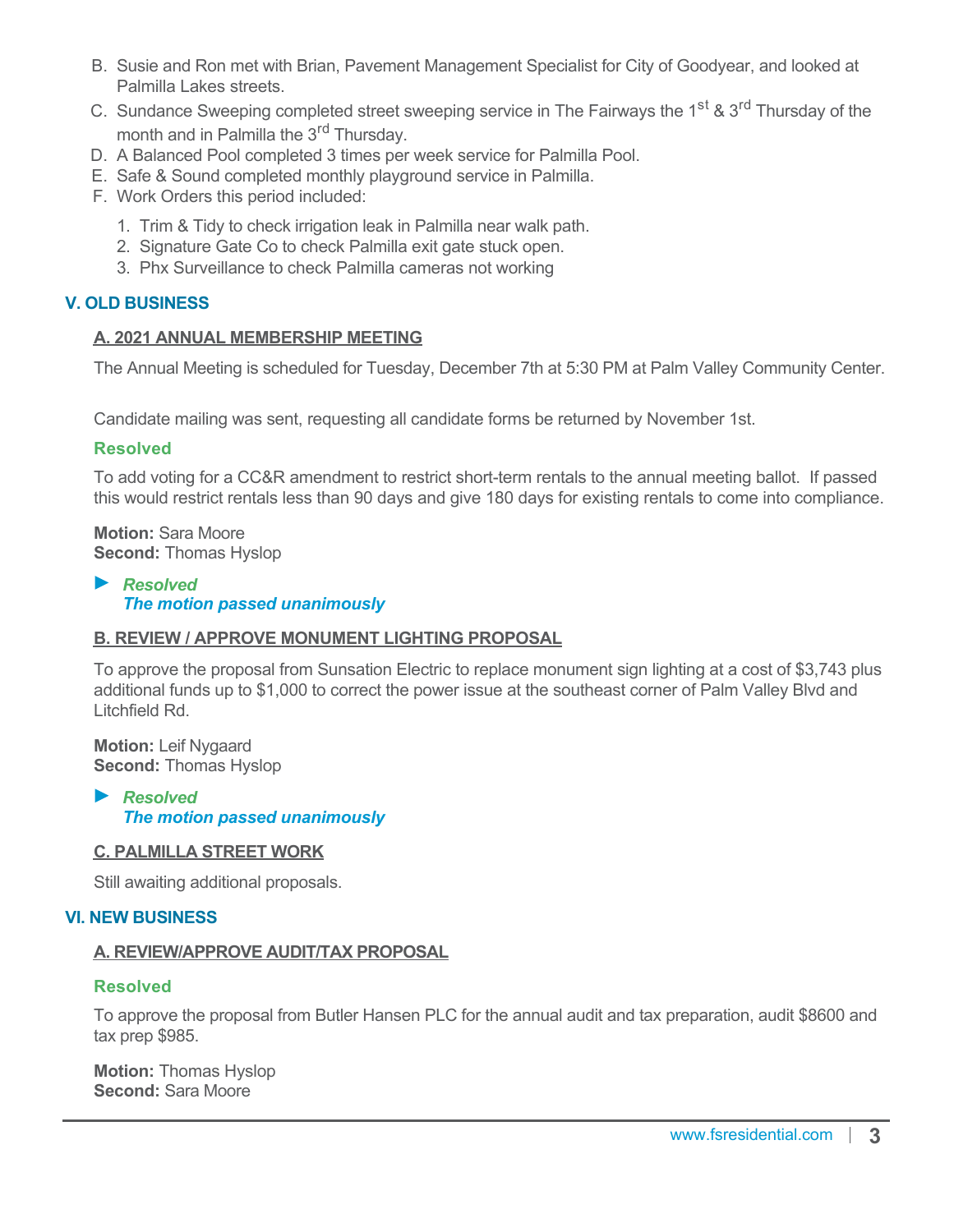### *Resolved The motion passed unanimously*

# **B. 2022 BUDGET APPROVAL**

# **Resolved**

To approve the 2022 budgets as presented:

- a. **Master** The maximum allowable annual assessment of \$951.80, will be effective as of January 1, 2022. The actual assessed amount to be billed will be \$160.00 per year, effective January 1, 2022.
- b. **Desert Greens** The parcel assessment of \$172.00, will be effective as of January 1, 2022. The actual assessed amount to be billed will be \$172.00 per year, effective January 1, 2022.
- c. **Horizons** The parcel assessment of \$175.00, will be effective as of January 1, 2022. The actual assessed amount to be billed will be \$175.00 per year, effective January 1, 2022.
- d. **The Fairways** The parcel assessment of \$720.00, will be effective as of January 1, 2022. The actual assessed amount to be billed will be \$180.00 per quarter, effective January 1, 2022.
- e. **Palmilla Shared** The parcel assessment of \$296.00, will be effective as of January 1, 2022. The actual assessed amount to be billed will be \$74.00 per quarter, effective January 1, 2022.
- f. **Palmilla Lakes** The parcel assessment of \$520.00, will be effective as of January 1, 2022. The actual assessed amount to be billed will be \$130.00 per quarter, effective January 1, 2022.
- g. **Palmilla Greens** The parcel assessment of \$320.00, will be effective as of January 1, 2022. The actual assessed amount to be billed will be \$80.00 per quarter, effective January 1, 2022.

To add an additional \$6,000 from Master operating surplus to a budget line item for electronic devices in 2022.

**Motion:** Leif Nygaard **Second:** Madeline Mitchell

#### *Resolved The motion passed unanimously*

# **VII. COMMITTEE REPORTS**

# **A. ARCHITECTURAL COMMITTEE REPORT**

- a. The committee reviews submittals electronically on a weekly basis.
- b. The committee meets on an as-needed basis.

# **B. FINANCE COMMITTEE REPORT**

- a. The committee reviews financial statements electronically.
- b. The committee meets on an as-needed basis.
- c. The committee reviewed the 2022 proposed budgets.

# **C. LANDSCAPE COMMITTEE REPORT**

- a. Committee chair and management met with the landscaper this period to review some minor issues and the irrigation schedule.
- b. The committee meets on an as-needed basis.

# **D. PALMILLA POOL COMMITTEE REPORT**

• Service for the month of October is  $3x/week$ .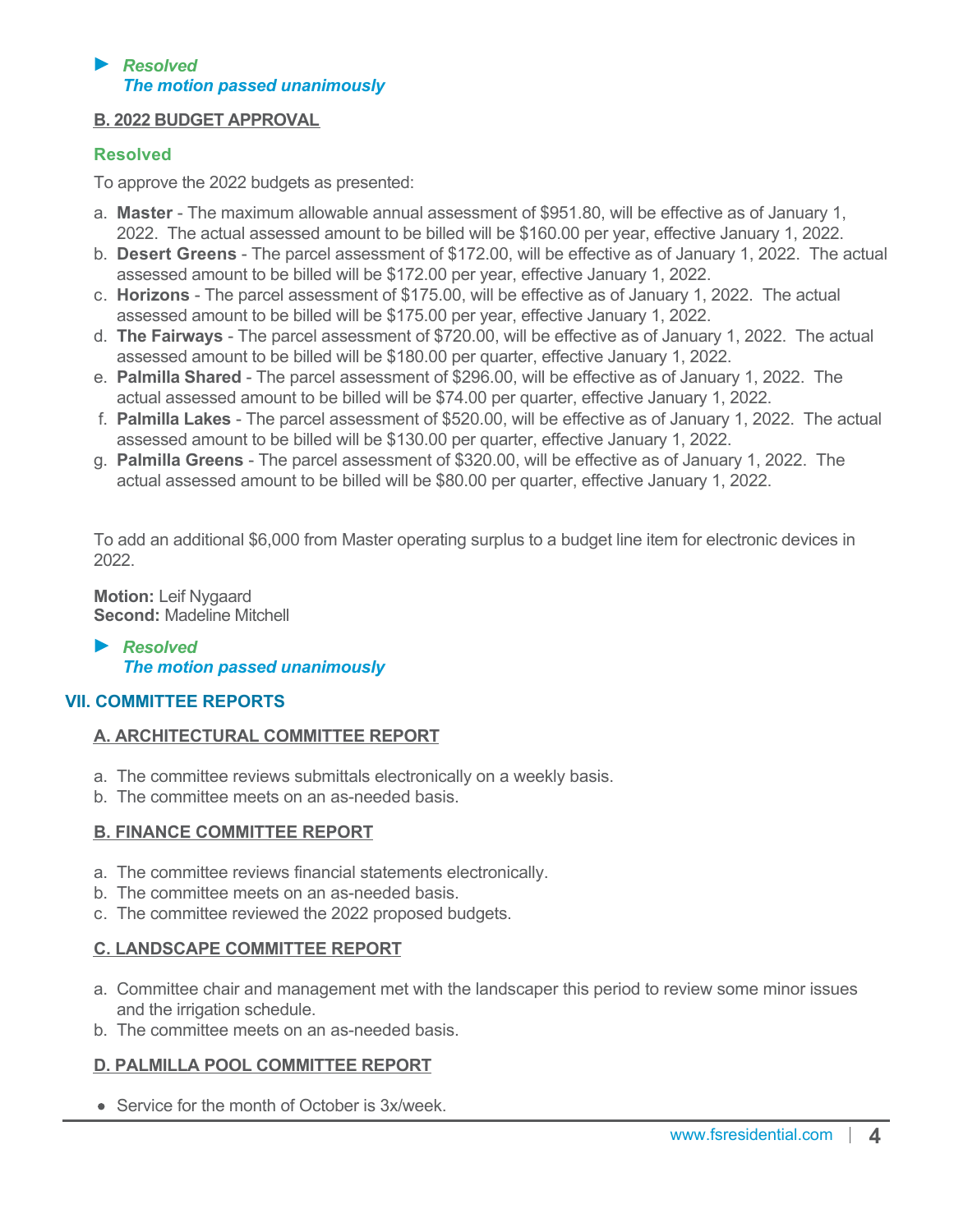- The committee meets on an as-needed basis.
- Vandalism issues seem to be improving.

# **E. IMPROVEMENT AD-HOC COMMITTEE REPORT**

- The Board thanks this committee for the input provided regarding improvement projects to enhance property values and serve the best interest of the homeowners. Over the last year, surplus funds have been utilized as follows:
	- 1. 2021 reduced assessment \$15,564
	- 2. 2021 increased patrols \$15,000
	- 3. 2021 wall repairs \$27,000
	- 4. 2021 monument sign landscape renovation \$8,000
	- 5. 2022 reduced assessment \$15,564
- At this time the committee will be dissolved

# **Resolved**

To dissolve the Improvement Ad-hoc Committee. Thank you to committee members for valuable feedback provided.

**Motion:** Leif Nygaard **Second:** Jennifer Neal

*Resolved The motion passed unanimously*

# **F. DOCUMENT REVIEW AD-HOC COMMITTEE REPORT**

No report this period.

# **G. GOLF FENCE AD-HOC COMMITTEE REPORT**

- The committee meets on an as-needed basis.
- The committee conducted a thorough review of all existing view fencing.
- It was determined the majority of fencing is not in need of significant repair or replacement.
- There is no plan to change the existing view fence style/design/material or require the replacement of all view fencing.
- While most owners have done a good job maintaining their fences, not everyone has. As a result, numerous sections of fencing are badly faded or are in stages of disrepair. Consequently, our community's fencing is not representative of the consistent high standards which are part of Palm Valley.
- The committee recommends the Board consider a CC&R amendment to change golf lot view fence maintenance responsibility back to the Association.

# **Resolved**

To add a CC&R amendment to the annual meeting ballot, that if passed, would change golf lot view fence maintenance responsibility back to the Association.

**Motion:** Thomas Hyslop **Second:** Jennifer Neal **AYEs:** Jennifer Neal, Sara Moore, Thomas Hyslop, Madeline Mitchell **NAYs:** Ronald Huston **Abstained:** Leif Nygaard

*Resolved The motion passed*